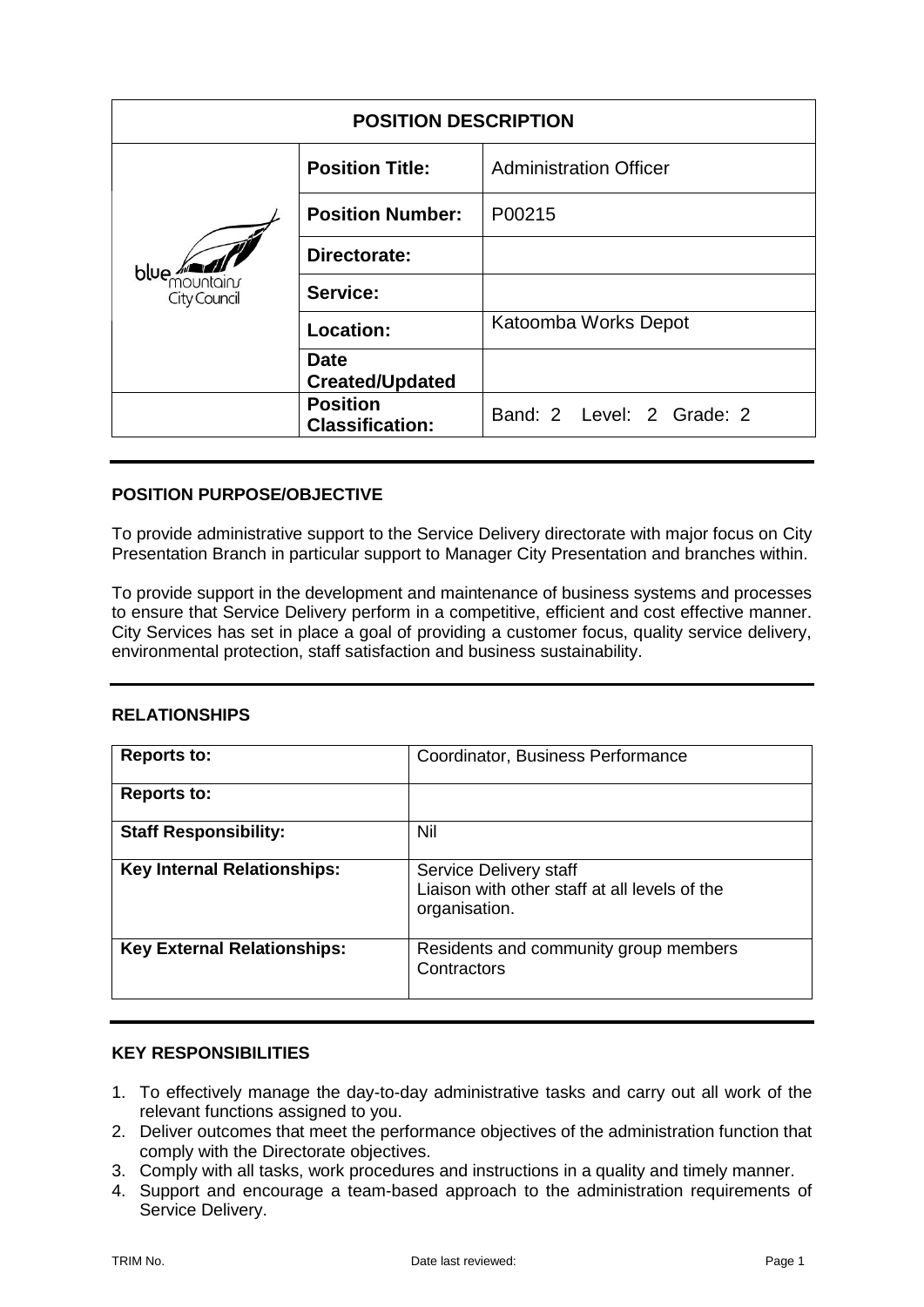- 5. Ensure that all work activities are carried out in accordance with Service Deliver and Council's adopted policies and procedures and, comply with the budgetary, Service Level Specifications, Management System and any legislative or regulatory requirements.
- 6. Provide administrative support to the Building Services, Built Cleansing, Parks & Public Domain, Sporting Grounds, and Cemeteries team
- 7. Provide administrative support to the Asset Inspectors for Park, Built Assets and Public **Trees**
- 8. Provide assistance to the Manager City Presentation and their staff in ensuring that they meet customer service requirements
- 9. Respond in a timely and courteous manner to enquiries, complaints, non-conformances, incident reports and requests relating to the area of your responsibility.
- 10. Process invoices both internally and externally for the City Presentation Branch as required.
- 11. Monthly journaling reports for City Presentation Branch
- 12. Support the Coordinator, Business Performance and other administrative staff at the depot to ensure an efficient level of administrative support is provided to the branches located at the depot. This is reciprocal with all administrative staff based at the depots.

## **Guiding Principles**

- We act as one organisation responding to the changing needs of our LGA and community
- We are strategy led, driven by our Community Strategic Plan with clear priorities and focus
- We are service focused ` we continuously improve service provision and provide excellent customer service
- We collaborate and work together to achieve our outcomes
- We ensure safety and well-being is at the centre of our organisation, operations and culture
- We are a financially sustainable organisation, living within our means, ensuring best value resource allocation

These Guidelines complement the Council's adopted Values of: Work Together; Work Safe Home safe; Service Excellence; Value for Money; Trust and Respect; and, Supporting **Community** 

#### **Workplace Health & Safety**

Ensure compliance with WHS obligations and responsibilities as outlined in Councils policies and procedures and under the relevant WHS legislation. These include but are not limited to: identifying potentially unsafe situations or work practices and notifying your Supervisor or Manager (or the Health, Safety Manager/Area Safety Representative); never performing a task that you believe is dangerous or for which you do not have the experience, or have not received appropriate instructions and training or where the correct equipment to carry out the task safely is not available; always work in a safe manner and in accordance with safety instructions, where applicable; use the work equipment supplied for the job, in accordance with the manufacturer's instructions), and any personal protective equipment, which the Council deems necessary and has provided; be safety aware and report any actions to your line manager which will assist the Council to meet its legal workplace health and safety obligations.

You have the right to cease or direct cessation of unsafe work. In addition you are required at all times to comply with Councils Asbestos Management Plan and Policy.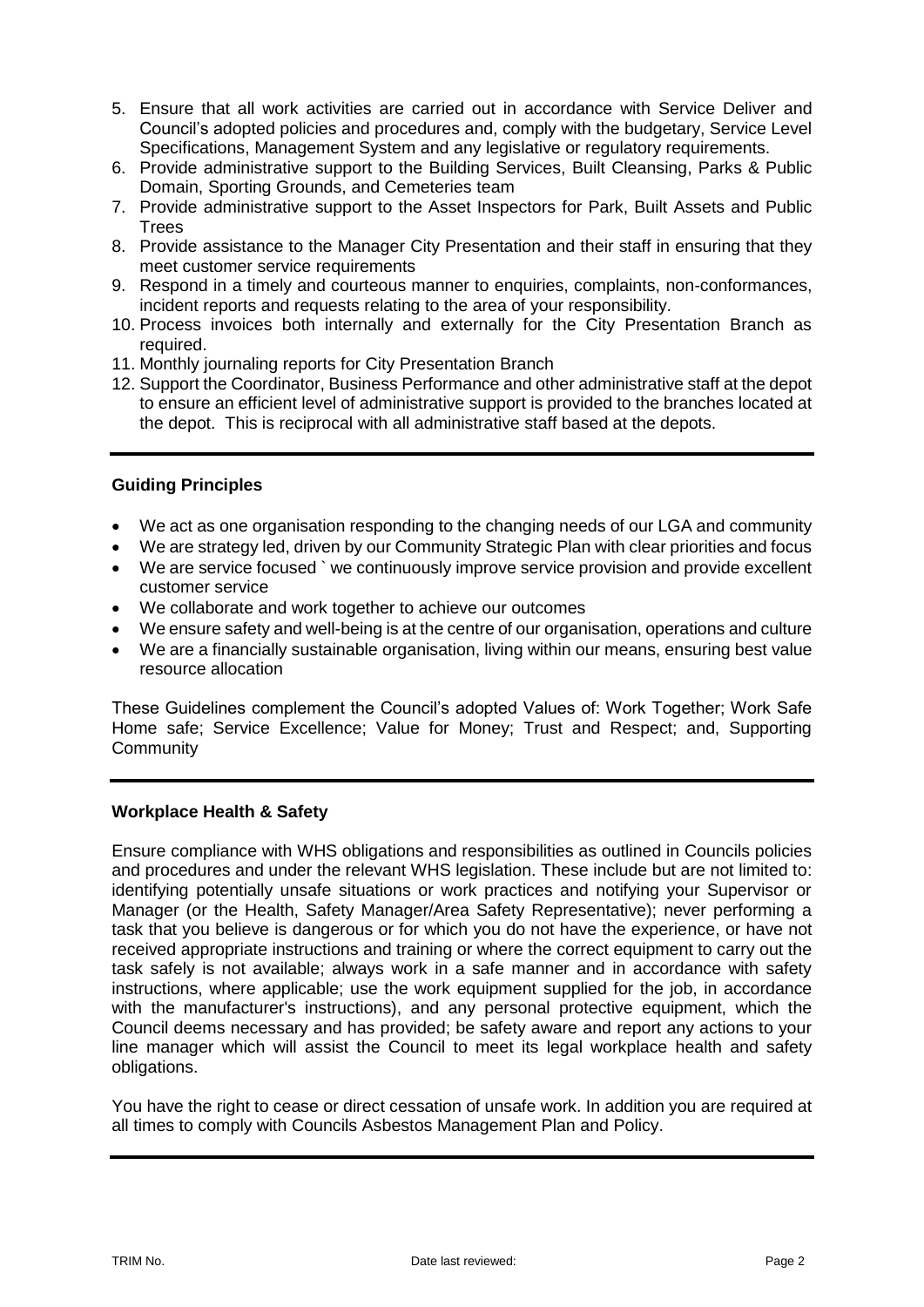## **COMMUNICATION**

This position requires excellent customer service and interpersonal skills in dealing with internal and external staff, attending and contributing to meetings, seeking agreement and solving problems relating to business systems utilised by Service Delivery staff is required. A high level of written communication skill is required for preparing specialised controlled documents including safe working method statements and operational manuals.

#### **JUDGEMENT & PROBLEM SOLVING**

The position is required to make decisions on daily and weekly basis given work priorities, within approved programs and guidelines. Judgement and problem solving are used to change and improve controlled documentation, assess options and/or allocate work.

Must be able to organise and plan workflow, set priorities, and achieve deadlines without supervision.

## **AUTHORITY**

Delegated authority of \$500 is allocated to this role.

This position takes operational directions from the Coordinator, Business Performance and is responsible for the completion of work requiring administrative skills.

## **SKILL, EXPERIENCE, QUALIFICATIONS & BEHAVIOURAL COMPETENCIES**

#### **ESSENTIAL**

- A diverse range of demonstrated administration, planning and management skills typically gained over a period of in excess of 5 years.
- Demonstrated knowledge of business systems.
- Knowledge of internal environmental and quality system audits and experience in raising non-conformances.
- High-level computer skills including spreadsheet, word processing, and databases.
- Sound written and oral communication skills with a demonstrated ability to prepare operational documents such as manuals and safe work method statements.
- Working knowledge of quality assurance processes and systems including document control.
- Ability to work under pressure, handle multiple tasks and, demonstrate initiative within a team environment.
- Well-developed interpersonal skills that include the ability to work with others and gain cooperation from a wide range of staff with differing perspective and goals.
- Drivers Licence, Class "C".
- Sound knowledge and commitment to WHS & EEO principles.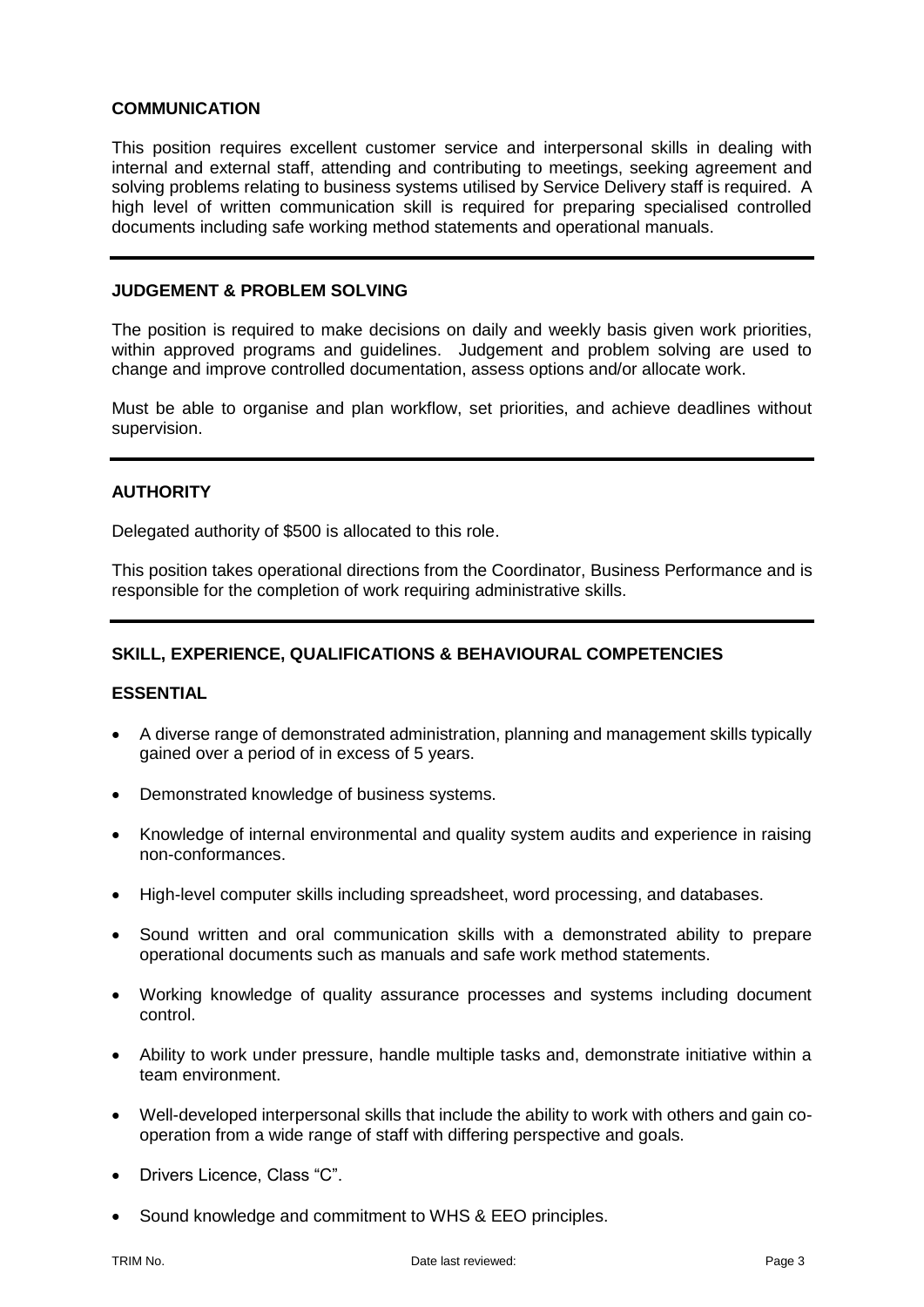## **DESIRABLE**

- Conflict resolution skills and experience.
- An understanding of Local Government functions, issues and Council's role in the community, or the ability to quickly acquire such knowledge.
- Administrative support to marketing activities.